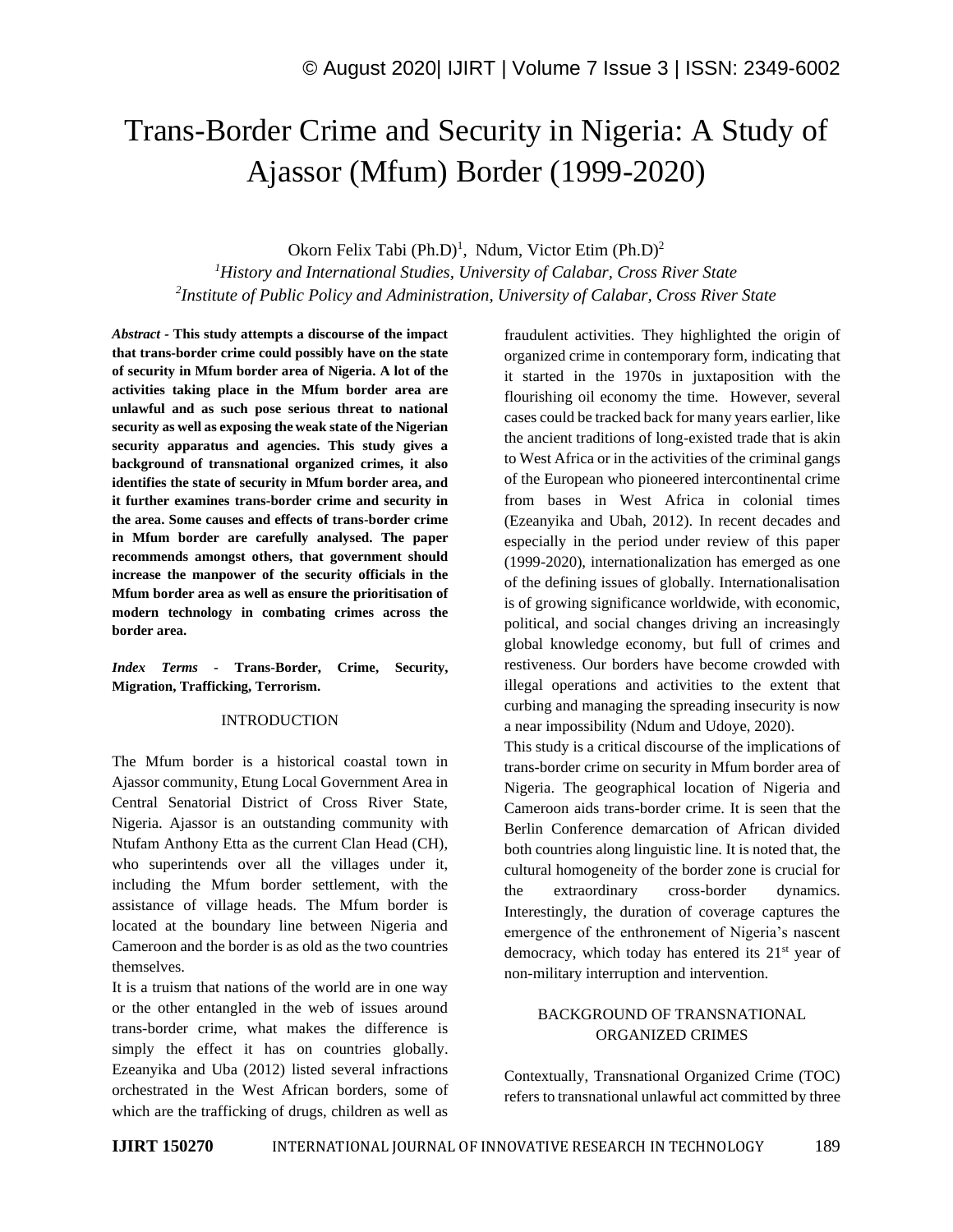or more persons for the satisfaction of their intentions (UNODC, 2010).US department of Justice (2008) posits that, "international organized crime refers to those self-perpetuating associations of individuals who operate internationally for the purpose of obtaining power, influence, monetary and/or commercial gains, wholly or in part by illegal means, while protecting their activities through a pattern of corruption and/or violence". The United Nations Convention on Transnational Organized Crime seeks to provide a unified definition that is likely to serve as the benchmark for identifying transnational criminal organizations when it posits that: "Organized criminal group shall mean a structured group of three or more persons, existing for a period of time and acting in concert with the aim of committing one or more serious crimes or offences established in accordance with this Convention, in order to obtain, directly or indirectly, a financial or other material benefit. "Serious crime" shall mean conduct constituting an offence punishable by a maximum deprivation of liberty of at least four years or a more serious penalty. "Structured group" shall mean a group that is not randomly formed for the immediate commission of an offence and that does not need to have formally defined roles for its members, continuity of its membership or a developed structure"

An offence is transnational in nature if. (a) It is committed in more than one state; (b) It is committed in one state but a substantial part of its preparation, planning, direction or control takes place in another state; (c) It is committed in one state but involves an organized criminal group that engages in criminal activities in more than one state; or (d) It is committed in one state but has substantial effects in another state (Shelley, Picarelli, Corpora, 2003). Transnational organised criminals refers to those self-perpetuating associations of individuals who operate for the purpose of obtaining power, influence, monetary and/or commercial gains, wholly or in part by illegal means, while protecting their activities through pattern of corruption and/or violence, or while protecting their illegal activities through a transnational organizational structure and the exploitation of transnational commerce or communication mechanisms and there is no single structure under which transnational organized criminals operate. They vary from hierarchies to clans, networks, and cells, and may

evolve to other structures (National Security Strategy, 2011).

Transnational organized crime is a complex security threat that demands a multi-layered approach and response. Organized crime groups rarely have strong ties to the state outside of the use of corruption to protect themselves and examples range from Nigerian fraud rings to Albanian people smugglers to Indonesian pirate groups (Picarelli, 2010).

There have been diverse arguments among scholars as to the similarities and differences that exist between international crime and transnational crimes. Both concepts have been seen to mean the same but as argued by Albanese (2012), "unlike traditional crimes that occur within single country, transnational crimes are distinguished by their multinational nature and cross border impact". Furthermore, it was pointed out that, international often arises as a result of political just cause or religious motives. The crimes are often committed to disorganize standing protocols and not often profit gain based. *Louise Shelly in her work, border issues:* transnational crime and terrorism explains that, countries are not always capable to fully protect their borders. The problems of insufficient financial resources, inadequate training, low pay and corruption, mean that effective border security is a reality only in very few regions of the world. Even the affluent states of Australia and Japan, whose island status isolates them from some problems of crossborder crime and terrorism, are not immune from them. The work further expresses how lengthy borders are difficult to guard thereby exposing the borders. And to this effect for example, Chinese nationals are smuggled into the United States through unregulated territory of Indian reserves on the US– Canada border, and Latin Americans enter the United States through a national park on the southern US border that has a limited border guard presence. The same crossing points can be used by both transnational criminals and terrorists (Louise, n.d).

Picarelli (2010) further expressed that, criminal groups have adopted a networked form of organization that is less hierarchical and better positioned to operate across political borders. To him, the trade in illicit drugs is most frequently cited as the largest sector of the illicit political economy. His work further noted that, UN's 2006 survey of the global drug trade noted that there were 200 million users of illicit drugs on an annual basis and these drugs are cannabis and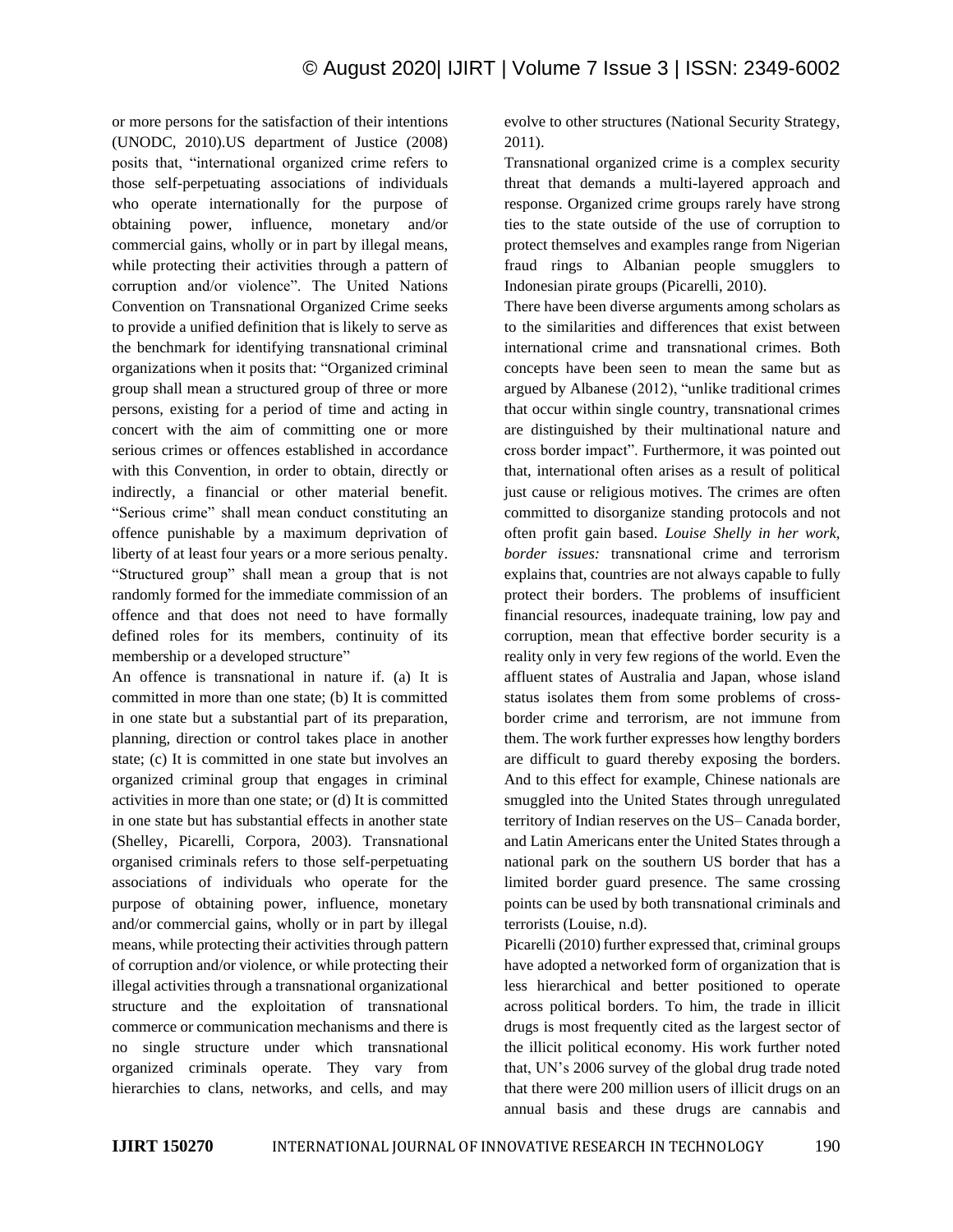synthetic drugs (Picarelli, 2010). The trade is been lined between production region (Nigeria, Colombia, South Africa) to the US, Mexico, Canada and finally a brisk trade in cannabis resin (hashish) originates in Pakistan and Lebanon and supplied to the Middle East and South Asia.

Abia and Ekong (2013) also established a framework for the different types of crimes being perpetuated across the borders. These they noted include smuggling, drug trafficking, counterfeiting, automobile theft, human trafficking, arms trafficking, money laundering, advanced free fraud, cross border robbery and recently, financial and hype-tech cybercrime. The international arena is not neglected in this discuss of transborder crime. The international community created the INTERPOL (International Criminal Police Organization) to combat border crimes as there is no world police (Abia, 2013). Interpol is equally necessary in that the arrest of cross border criminals in their country of refuge is usually followed with a request for either deportation or extradition through a collaborative mechanism handled by the Bureau for Deportation and Extradition (BDE).

In 2006, in Nigeria, some Nigerian drug dealers were deported from Thailand to serve their prison terms in the country similarly, in 2011, James Ibori, a two term Governor of Delta State of Nigeria was also extradited to Britain where he was charged with money laundering. Emphasis on the distribution and movement of SALW (Small and Light Weapons) across both countries' borders is worthwhile. Research show that these light weapons are easily hidden from the law enforcing agencies and smuggled easily without been detected. To the authors for example, out of the 640 million small arms circulating globally, it is estimated that 100 million are found in Africa about 30 million in sub-Saharan Africa and 8 million in West Africa, alone. The proliferation and use of SALW in ethno-religious clashes and armed robbery have killed more than 10,000 Nigerians, an average of 1000 people per year since 1999 (Onyekwelu, 2014). This showed the negative effect the porosity of the border is inflicting on the relationship that exists between both countries. Akinyemi (2013) presents globalization as one of the reasons for trans-border crime. To him, it has become easy for transitional crimes to be conducted such as the moving of money, people, and goods across the world because of

advancement in telecommunications, transportation, and technology in general. The world has turned into a 'global village' with its own peculiarities as well as problems. Globalization has allowed criminals to move across the borders unhindered and even continue with illicit business with impunity as this affects the socioeconomic development and security of lives and property (Adeolu and Fayomi, 2012; Akinyemi, 2013). However it should be noted that according to the view of this paper, the ECOWAS Protocol on Free Movement of People, Goods and Services which was established by the ECOWAS Member States in 1979 allows the movement of criminals to move across the border and also engage in cross border activities under the pretext of this protocol, posing a serious threat to the internal security of lives and property in the country, as the infractions at the border calls for enforcement of reforms of the border control system" (Akinyemi, 2013).

Figure 1 below is a representation of the bridge connecting Mfum border in Nigeria and Ekok settlement in Cameroon.

*Figure 1. Mfum-Ekok border*



#### *State of Security in the area*

According to Okorn and Ndum (2020), like other regions of the world, state security will have to be integrated into legislations dealing with international migrations and external relations, despite these commitments increased cross-border crimes have forced Nigeria to intensify her security network along the borders with her neighbours, posing serious migration and security threat.

Lahav (2013) posits that, "security in its various forms has assumed different meaning across culture and time. Nations allocate huge sum of money to security because it is of great importance. Security could either be external or internal. The Nigerian Armed Forces are charged with the responsibility to protect against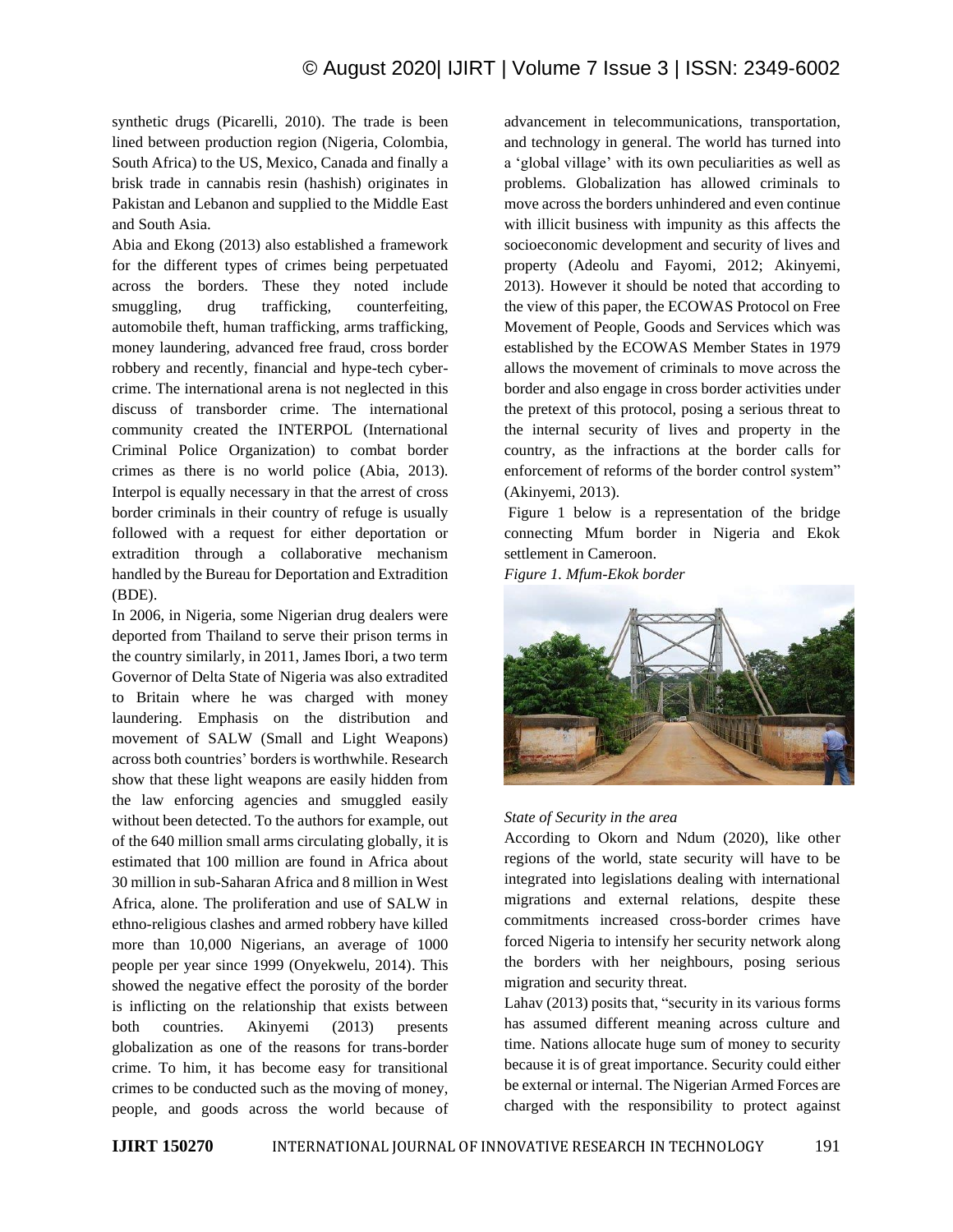external aggression. Furthermore, various threats to both internal and external security abound, of which trans-border banditry is central. It has to do with bandits from neighbouring countries like Niger, Chad, Benin and in the context of this study, Cameroon. The porosity of the Mfum border area enables the bandits to have free access into the country as well as smuggling of small arms and dangerous weapons (Mbachu, 2012).

According to Jadesola (2015), the Nigeria and Cameroon borders dispute and its implication on national security easily come to mind here. Nigeria and Cameroon as modern African states evolved through British and French colonial enterprise, a situation which left many ethnic groups and their territories partitioned to both sides of colonies. Boundary disputes between the two countries after the attainment of their independence began from the economic and agricultural angles in terms of location of water and farmlands while discovery of oil in Bakassi region triggered the final phase.

Indeed, the existence of porous borders and crossborder and frontier activities in Nigeria has aided crimes and security challenges across Nigerian borders for long without any specific solutions.

The activities of smuggling and tax evasion in crossborder movements across Mfum (Nigeria-Ekok (Cameroon) border provides the transitional features of border economic activities, interaction patterns in the border regions and flouting of international laws and convention on border crossing to the detriment of the national interest and invariably the national security in that area. It also indicated that porous features of the border region and the prevailing economic policies of the neighbouring states are tantamount to influence illegal cross-border transactions in goods, currency, and other threatening circumstance.

The Mfum border with its many illegal routes and waterways is 'used to smuggle people, guns, rice, tokunboh (used) cars, fake pharmaceuticals, and other contraband goods'. The implication is that Nigeria is not safe due to cross-border population and its attendant economic activities, cross-border crossing and immigration, ineffective border control and the porosity of Nigerian borders which is a challenge to Nigeria national security and boundary questions.

# MFUM, TRANS-BORDER CRIME AND **SECURITY**

A survey of the Ajassor (Mfum) border aligns with the projection that Nigeria has been the new hub for all forms of trans-border crimes ranging from women and child trafficking, internet fraud (419), smuggling, among others. These activities tend to affect the security measures already in place manned by the various security agencies. The porous nature of the Mfum border for instance has been an easy route for criminals to easily ply their trade with less difficulty. Some factors like political instability, economic woes among others encourage individuals to swallow certain quantities of drugs like Cocaine. The quest for survival has led many, especially youths into smuggling various goods from and into Cameroon; they avoid paying custom duties thereby reducing revenue generation by the government. In the course of this study, it was also revealed that, corruption has been at the forefront of the issues leading to increased crime and security gap in the Mfum border whereby resources are not evenly distributed; in most cases the smugglers bribe and pay illegal fee to the security operatives in order to gain access into Cameroon or Nigeria as the case may be.

Trans-border crime in the Mfum border displays itself in many ways: smuggling of petroleum product and other goods and services, prostitution, proliferation of small and light arms, drugs, piracy, human trafficking and advanced fee fraud (419) among others. Worst of all these smugglers divert the goods and services through illegal routes and mostly bush and forest tracks.

For instance, report by Linda Ikeji, 06/04/2020 indicated that the Nigeria Immigration Service in Cross River State arrested nine Cameroonians and four Nigerians for illegal entry into the country through the waterways and for contravening the Federal Government's "stay home order" to contain the spread of Covid-19 pandemic. The Comptroller of immigration in the state, Okey Ezugwu, who confirmed the incident, said that his men made the arrest on Thursday, during a routine border patrol at Mfum Border in Etung and Ikang Border Post in Bakassi Local Government Areas. Eight of the Cameroonians were arrested at the Mfum Border in Etung, while one was arrested at Ikang Border alongside four Nigerians. Ezugwu said NIS had to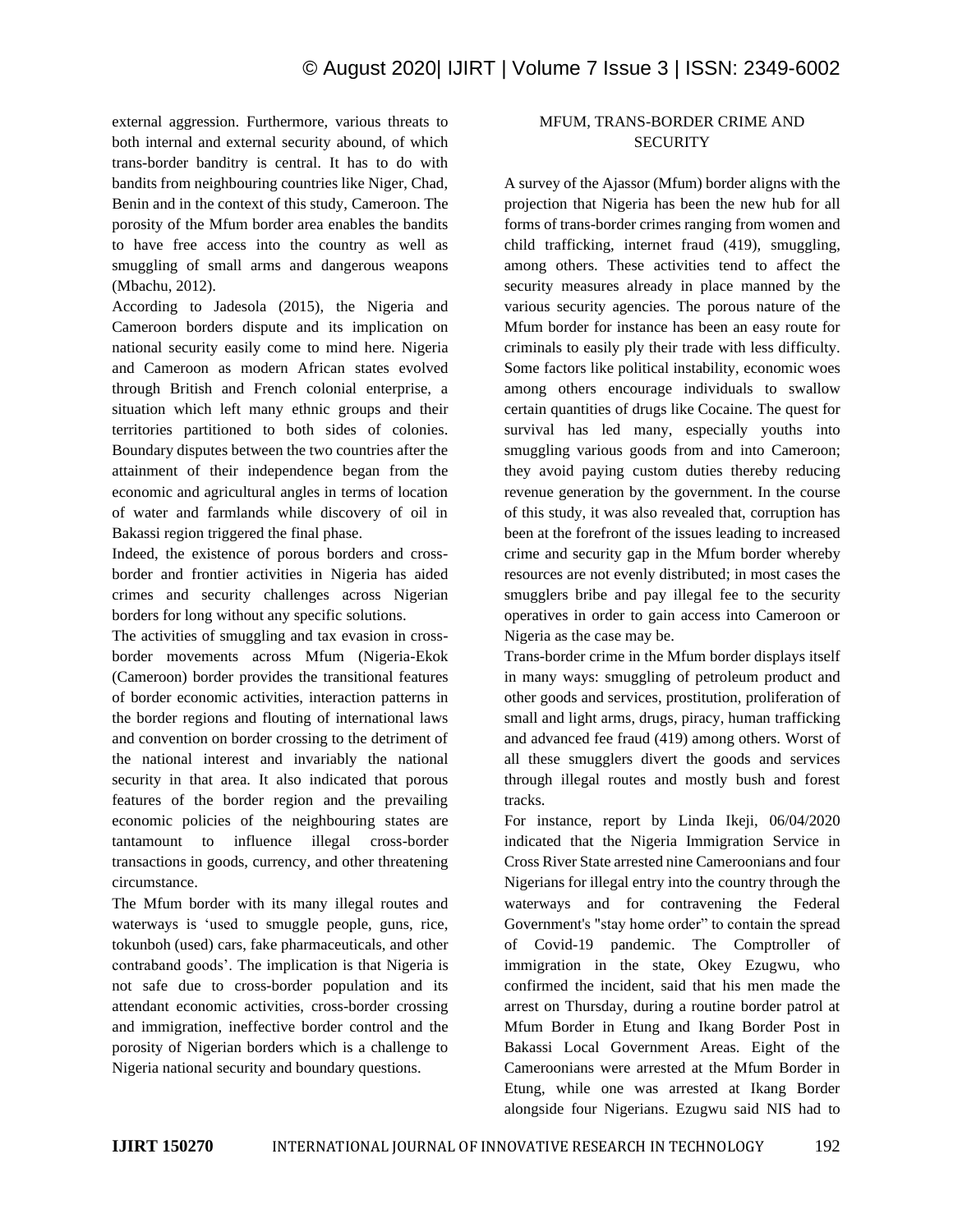embark on "show of force" within Calabar metropolis to ensure that no foreigner or any Nigerian is allowed to enter or leave the country at the moment.

"Before this kind of movement can take place, there must have been connivance, especially with the local communities," he said. He urged border communities to assist NIS police the borders, adding that whatever affects one Nigerian at this period affects the whole country. Ezugwu said he will take up the matter with the traditional ruler and clan head of Ajassor in Mfum Border to ensure that such a route is not used again for illegal immigration.

Specifically, the Mfum trans-border crime takes the following forms:

#### *a) Smuggling*

Smuggling is a major crime that takes place at the Mfum border. To some youths in this area, it is considered a noble and lucrative activity. To many this venture has been able to sustain them and their families, given them the needed resources acquire land and build houses as well as getting cars for private and commercial use. Most of the security agents interviewed stated that, Nigerian land borders are prone to crime of different shades. They spark the themes of frontier of lawlessness, insurgence, illegal trade and rebellion against government policies and security agents. How surprising with the various security operatives around the border area with several check points mounted by the Nigerian Customs, Immigration, NDLEA and the Police, etc. the rate of border crime has not reduced.

Smuggling has been a major challenge facing security operatives across the Mfum and other border areas in Nigeria and West Africa as a whole. West Africa is under attack from international criminal networks that are using the sub-region as a key global hub for the distribution, wholesale, and increasing production of illicit drugs (Brown, 2013). The porosity of the border area tends to make it difficult for the security operatives to control the movement of people and goods. The land borders are not well manned, and it was discovered that, illegal routes are connecting Cameroon with Nigeria which the government is not aware of. The border area has been closed on different occasions by the Nigerian government to curb the activities of smuggling at the border area, especially now, with the emergence of the Covid-19 pandemic.

It is disheartening to note that he introduction of drugs trafficking in West Africa has been traced to Nigeria. Being the most populous black nation with high population, criminals who are not Nigerians often disguise as one. The first arrest was made in 1983 and during Gen. Buhari's regime, he introduced death penalty for drug traffickers (UNODC, 2015). This caused panic among the couriers leading to the push towards Ghana. The border area between Nigeria and Cameroon served as the alternative route for the traffickers into Cameroon before it is later airlifted to other destinations. This event led to the establishment of NDLEA to combat illicit drugs but in recent times, the agency has been tarnished as a result of various corrupt practices and sabotaging by its officials. In recent times, it has been reported that the activities of Nigerian 'drug pushers' have extended beyond Europe to include some African countries. In Chad and Equatorial Guinea and Cameroon, arrests were made of some Nigerians alleged to be dealing with drugs (Adetula, 2015). The implication thereof is that some of these drug traffickers often employ other people to carry out their activities thereby making it difficult for security agencies to detect their movement. These mule or couriers often move undetected and they can be children, pregnant women, clerics, important personality in the society, among others. The drug courier is also on several occasions not aware of being in possession of the drugs. They are often told to deliver a parcel to somebody on the other side of the country. Others are made to swear oaths making it difficult to divulge information when caught (UNODC, 2015). In an environment where there is high poverty rate, illiteracy, poor governance, corruption, ethnic violence among others, drug trafficking and drug addiction is growing every day. Illicit drugs are common among the youth of the 21st century who are often between the age bracket 18- 40years old, as the case in Mfum border.

#### *c) Advanced Fee Fraud (419)/Money Laundering*

Owing its popularity to the worsening economic crisis that reached the beginning of a climax in the 1980s, '419' takes its name from Nigeria's criminal code on fraud. It is difficult to ascribe a specific stereotype mode of operation to the dozens of small groups and independent operators involved in the 'business' that has expanded into internet scam, as their activities do not only take a variety of guises ranging from

# *b) Drug Trafficking*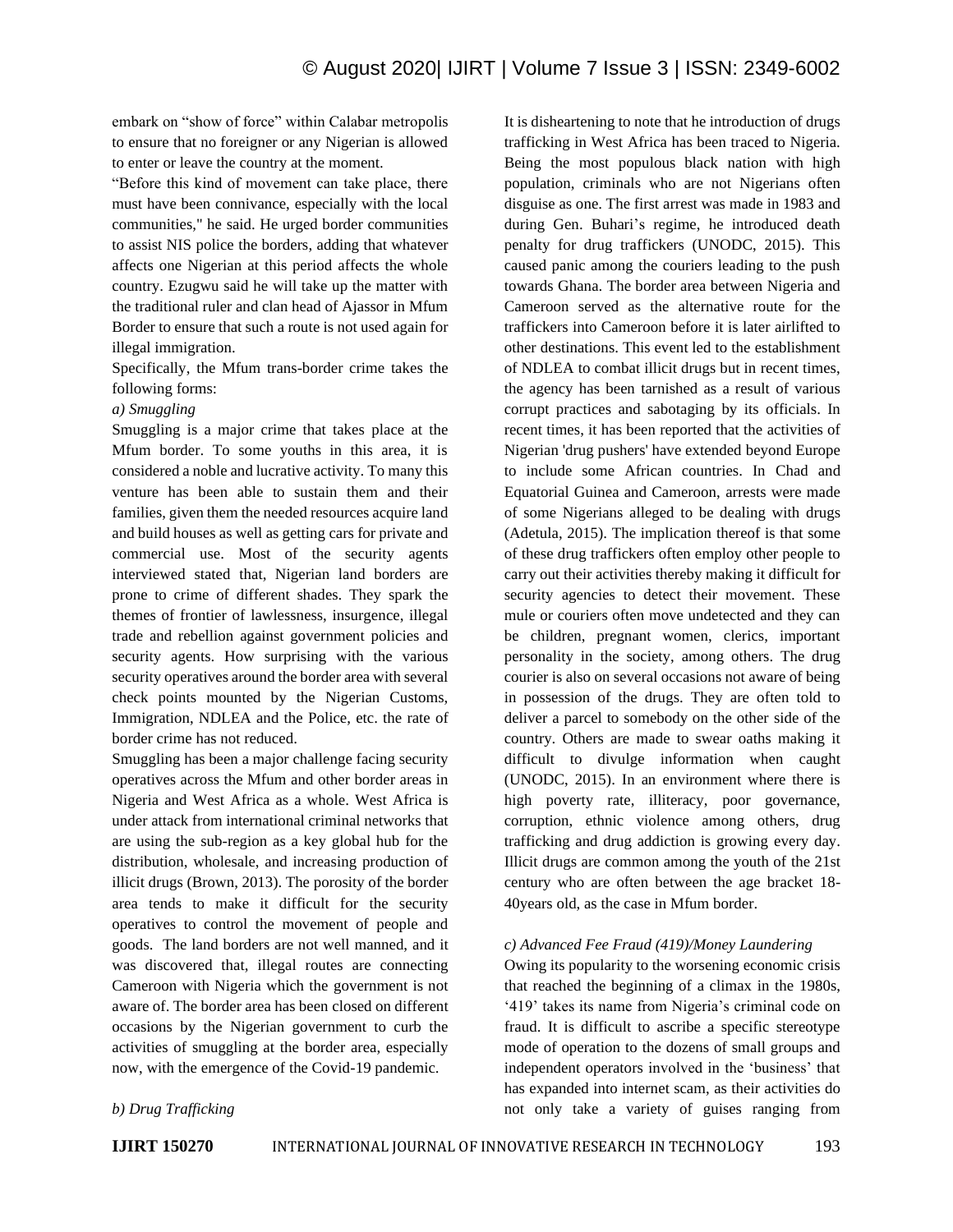"seemingly legitimate business solicitations" to "illicit proposition for collusion in money-laundering." (Garuba, 2010). Criminals often take advantage of the advanced internet and telephone/fax facilities as a cheaper means of communication to rob targeted and unsuspecting victims of their assets and resources (Addo, 2006). It will be argued that the increased level of globalization is aiding increase in internet fraud. At a tender age of 9/10years, children are introduced to internet facilities to improve their interaction and do tasks easily but the adverse effect is that, through the internet, they are often exposed to the urge to perpetrate criminal activities. Advanced fee fraud in Nigeria often begins with an unsolicited letter from an official in Nigeria seeking the recipient's cooperation in transferring huge amount of money out of the sender's country (Durkin, 2009). These senders often lay emphasis on his inability to get those funds directly to his account unless transferred outside the country.

Based on findings on the Mfum border, individuals have been caught with stacks of money in their vehicles and are always ready to bribe their way into Cameroon, vice versa. One of the respondents stated that, the money is usually stacked alongside clothes and other valuables making it undetected by as a result of intelligence often given ahead, majority of the offenders are been apprehended. Money laundering is the practice of engaging in "financial transactions to conceal the identity, source, or destination of illegally gained money.

# SOME CAUSES OF TRANS-BORDER CRIME IN MFUM BORDER

#### *a) Poverty*

Findings revealed that, the living condition of people in the Mfum border area is not conducive as there is no equilibrium in the revenue sharing leading to an increase in poverty rate. The rich are getting richer and the poor are always at the receiving end. Nigeria poverty rate is very high that even the minimum wage rate of civil servants is not enough for them to cater for their families. The implication therefore is that people often engage themselves in various activities in order to meet ends means. One of the smugglers revealed to the researchers that he smuggles rice in his car on daily bases in order to augment his financial responsibilities with daily lifestyle. He further said he often makes use of his office as an immigration officer to smuggle rice undetected in the trunk of his car and this has been providing additional money to meet daily means. This is the experience of a civil servant who still earns monthly salary which is different from the common man who has no job. The aftermath of this is that they often engage themselves in various activities just to earn a living.

## *b) Porosity of the borders*

While Nigeria's border problem is related to colonial history, its porosity has been exacerbated by the failure of succeeding governments to properly administer these borders. The high level of insecurity on African borders is largely due to the way they are administered and managed, and less to do with how colonialists drew them. Despite this spirit of enterprising and promising neighbourliness, the borders linking the two countries are the most problematic because of the activities of internationally reputed criminals engaging in smuggling and trafficking of virtually everything from human trafficking, ammunition, arms, and drugs manufactured goods, agricultural produce, prostitution, and child labour to religious fanaticism, terrorist attacks and insurgency . The demarcation of the border between Mfum and Ekok is through the use of iron bars while approaching the bridge.

After interrogation by the security agents, the bar is being lifted and vehicles can pass. This is just for vehicles and the security for humans crossing is unbearable. Individuals move freely from one part of the country into the other without being asked questions or been checked and it's through this movements that crimes are perpetrated. Respondent revealed that, Drugs for instance are concealable and easy to transport from one place to another as against human trafficking or arms smuggling. The designated border is the Mfum and Ekok through the bridge but there are about several illegal border areas that these criminals use in perpetrating their crimes.

## *c) Bribery and Corruption*

*A*ccording to Ndum, Theophilus and Demort (2020) the Nigerian experience with corruption has left the nation in a dilemma. Majority of the correspondents were of the view that, corruption has been behind the brain of underdevelopment in Nigeria and Africa as a whole. It has spread all around and many parasternal are under its influence. Corruption is an endemic problem that affects the prosperity and well-being of nations and a major contributor to poverty. Findings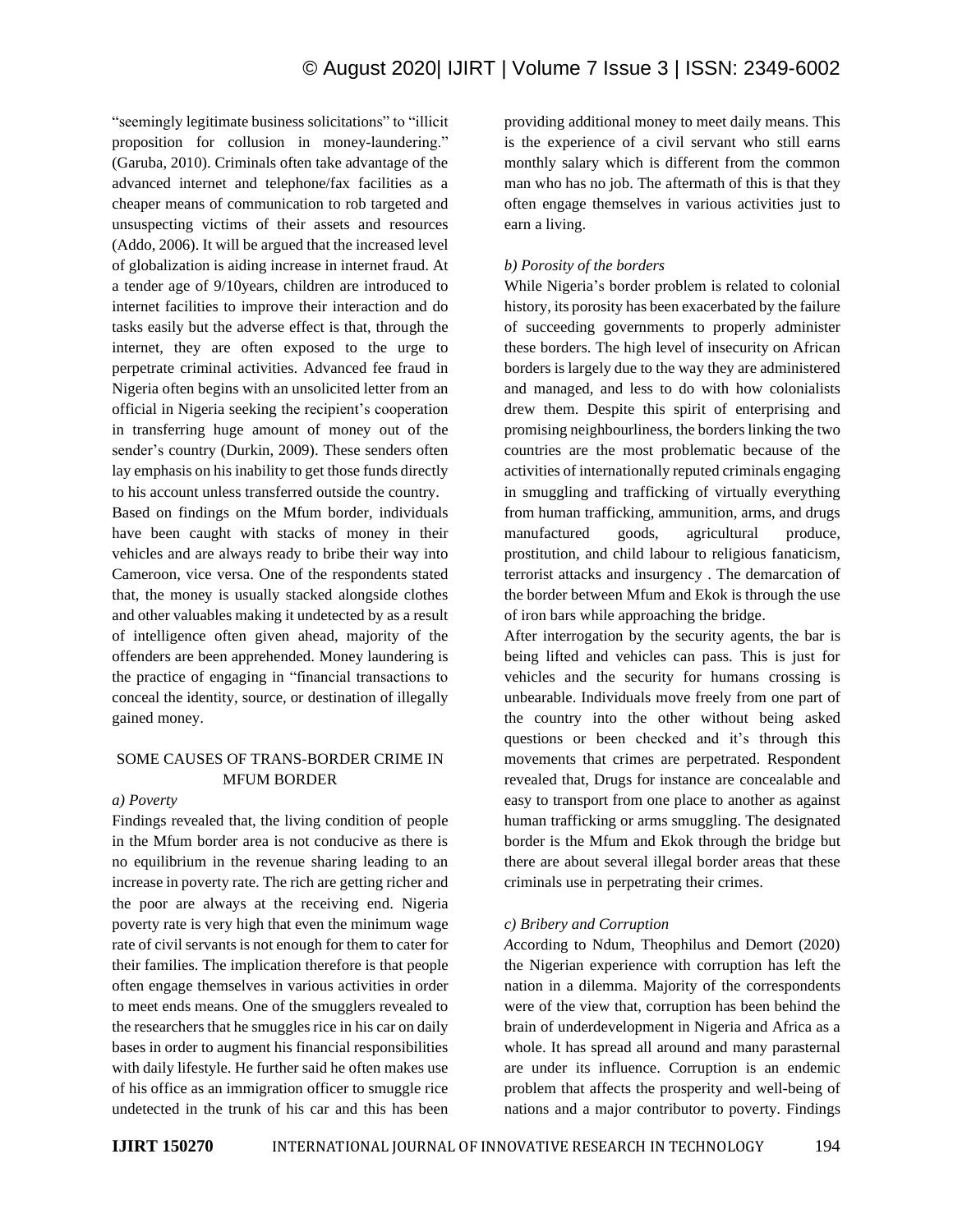show that, the security agencies for instance have the highest share of corrupt personnel in the country. For instance, one of the respondents noted that, there is a hierarchy in money sharing formula. The revenue gotten from the roadblocks in Mfum border area is being taken to the command which is transferred to Calabar command and from there to the headquarters in Abuja. This event is common across all the security agencies. Smugglers and criminals therefore pacify the security agents with bribe in order to gain entry to through the border.

#### EFFECT OF TRANS-BORDER CRIME

#### *a) Threat to lives and property*

Border crime has been one of the issues affecting the security of the country. The various crimes have posed serious challenge to lives and properties. Findings revels that, lives are been lost on regular bases especially in communities surrounding the border area when there is any gun fight between the security agencies and the criminals. Numerous times, there have been community clashes leading to the death of security agents and also smugglers in the area. This often escalates into expanded conflict as findings shows that, there have been faceoff between security agents and the communities who always try to protect their people.

## *b) More crime*

Findings reveal that increase in smuggling of weapons is one of the causes of conflict in the country. There are enough weapons to be shared around and people therefore tend to make use of it for their personal gain. Criminal activities tend to increase daily as a result of border crimes according to a respondent. There have been cases of criminals from Cameroon terrorizing citizens in Nigeria and because of the porosity of the border area, it's easier for the criminals to escape. Research shows that, members of the communities especially in Mfum often lead those criminals along illegal routes that are unknown to the security agencies.

## *c) Dwindling Economic situation*

Smuggling for instance has adverse effect on the economy of the country. For instance, 90% of the revenue meant to be collated by Nigeria Customs is been lost through smuggling. The remaining 10% is not evenly declared to the government as a result of the corrupt nature of the agencies involved. Furthermore, with the increase in and money laundry, the economic situation of the country is been affected. Resources that should be used for development of the country is been transferred to other places. Findings shows that, bags loaded with money are usually smuggled across the Mfum borders on daily bases.

# *d) Increase in substandard products that are risky to human health*

The increase in substandard health products has adverse effect on the citizens. Drugs for instance that are not meant for consumption or have expired are being smuggled into the country and distributed to unsusceptible buyers. These drugs are dangerous to human health and when not properly in its normal condition, it leads to loss of lives or causes advanced health complications in the body system.

#### **CONCLUSION**

This study has been able to examine the gamut of issues surrounding the Mfum border and the state of the security agents. It is glaring to indicate that transborder crime is one issue that can lead to turbulence in the international community if not tackled. The increased activities of smugglers across the border area coupled with arms trafficking pose a challenge to security in the Mfum border area of Etung local government area of Cross River state, Nigeria.

## POLICY RECOMMENDATIONS

Arising from the issues raised in this study, the following policy options are worthwhile.

- 1. The introduction of modern technology should be the priority of the government in combating crimes across the border area. Due to the vast area of borders, developed countries often engage in the use of improved technology like cameras, robots, scanners among others. Sniffing dogs are trained especially by drug related agencies to easily help detect illegal materials. This is farfetched in the Mfum area.
- 2. Government should increase the manpower of the security officials in the Mfum border area. Lack of adequate manpower has been one of the factors affecting the security agencies from combating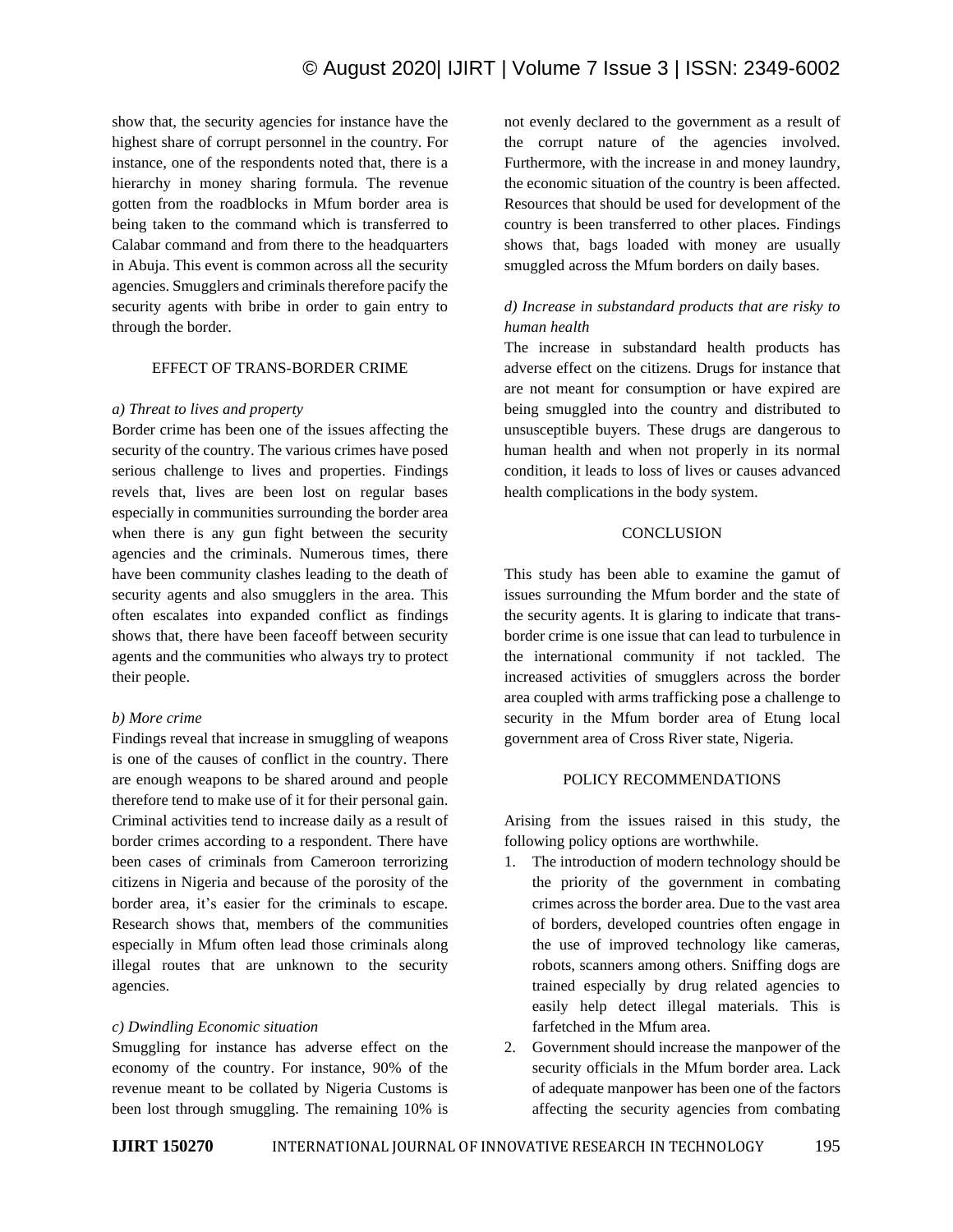crime. For instance, drug trafficking has taken a new turn as traffickers tend to make use of the water ways to transport drugs and the security agency is not in total possession of marine to help apprehend the criminals.

- 3. Training and re-training workshops should be conducted periodically by the various security agencies. These would enable the agencies sharpen up their ideas as well as understand ethical concerns of their profession. This would help curb corrupt practices and strengthen effectiveness.
- 4. The welfare situation of security agents should be taken seriously as this would lead to job satisfaction and thereby motivate them to put more in the realization of stipulated goal.

#### **REFERENCES**

- [1] Abia, O. &. (2013). International Police (Interpol) Crime Control in the West African Sub-Region. American Journal of Social Issues and Humanities, 3(5). Retrieved from www.ajsi h.org/index.php/ajsih/article/download/102/102 &sa
- [2] Addo, P. (2006). Cross-Border Criminal Activities in West Africa: Options for Effective Responses. KAIPTC Paper No. 12.
- [3] Adeolu, L.G., & Fayomi, O. (2012). The political and Security Implications of Cross Border Migration between Nigeria and her Francophone Neighbors. International Journal of Social Science Tomorrow, 1(3),7.
- [4] Adetula, V. A. (2015). Nigeria's Response to Transnational Organized Crime and Jihadist Activities in West Africa. Abuja: Friedrich-Ebertstiftung.
- [5] Akinyemi, O. (2013). Globalization and Nigeria Border Security: Issues and Challenges. International Affairs and Global Strategy, 11, 5. Retrieved from www.iiste.org
- [6] Albanese, J. (2012). Deciphering the Linkage between Organized Crime and Transnational Crime. Journal of International Affairs, 66(1).
- [7] Ikeji, L. (2020). Cameroonian-migrants arrested for illegal entry into Cross River state.
- [8] Available:https://www.lindaikejisblog.com/2020 /4/9-cameroonian-migrants-arrested-for-illegalentry-into-cross-river-state.html

[9] Brown, D. (2013). The Challenge of Drug Trafficking to Democratic Governance and Human Security in West Africa. PA, Carlisle: Strategic Studies Institute, U.S. Army College.

[10] depojuS8.pdf12.

- [11]Durkin, K. &. (2009). 419 Fraud: A Crime without Borders in a Postmodern World. International review of Modern Sociology, 35(2).
- [12]Ezeanyika, S., & Ubah, C. (2012). Towards Understanding Africa's International Criminal Organizations as an Emerging Industry in a Globalizing World. African Journal of Criminology and Justice Studies, 6(1).
- [13]Garuba, D. (2010). Trans-Border Economic Crimes, Illegal Oil Bunkering and Economic Reforms in Nigeria. Chile: Global Consortium on Security Transformation.
- [14]Jadesola, E.T. (2015). Challenges of Nigeria Borders and Frontier Security. Available: https://www.researchgate.net/publication/313860 814 Challenges of Nigeria Borders and Front ier\_Security
- [15]Lahav, G. &. (2013). International Migration. In W. R. Carlsnaes, Handbook of International Relations. London: Sage Publications.
- [16] Louse, A. (n.d). Operationlising the ECOWAS Protocol on Freee Movement of Persons: Prospects for Sub-Regional Trade and Development. Network of Migration Research on Africa (NORMA). Retrieved from www.gfmd.org/files/documents/A
- [17]Mbachu, O. (2012). Nigerian Military in Nations-Building: A Study in Modern African Praetorianism. Kaduna, Nigeria: Medusa Academic Publisher.
- [18] National Security Strategy. (2011). Strategy to Combat Transnational Organized Crime. Addressing Converging Threats to National Security. Retrieved from www.state.gov/documents/ organiz a tio n/6356m2.pdf
- [19] Ndum, V.E., Theophilus, O. A. & Demort, S. (2020). Contribution of Public Administration in the War against Corruption in Nigeria: A Historical Discourse (1975- 2004) Iconic Research and Engineering Journals,4(1), 19-25.
- [20]Ndum, V. E. & Udoye, R. N. (2020). Role of Government in the Internationalization of